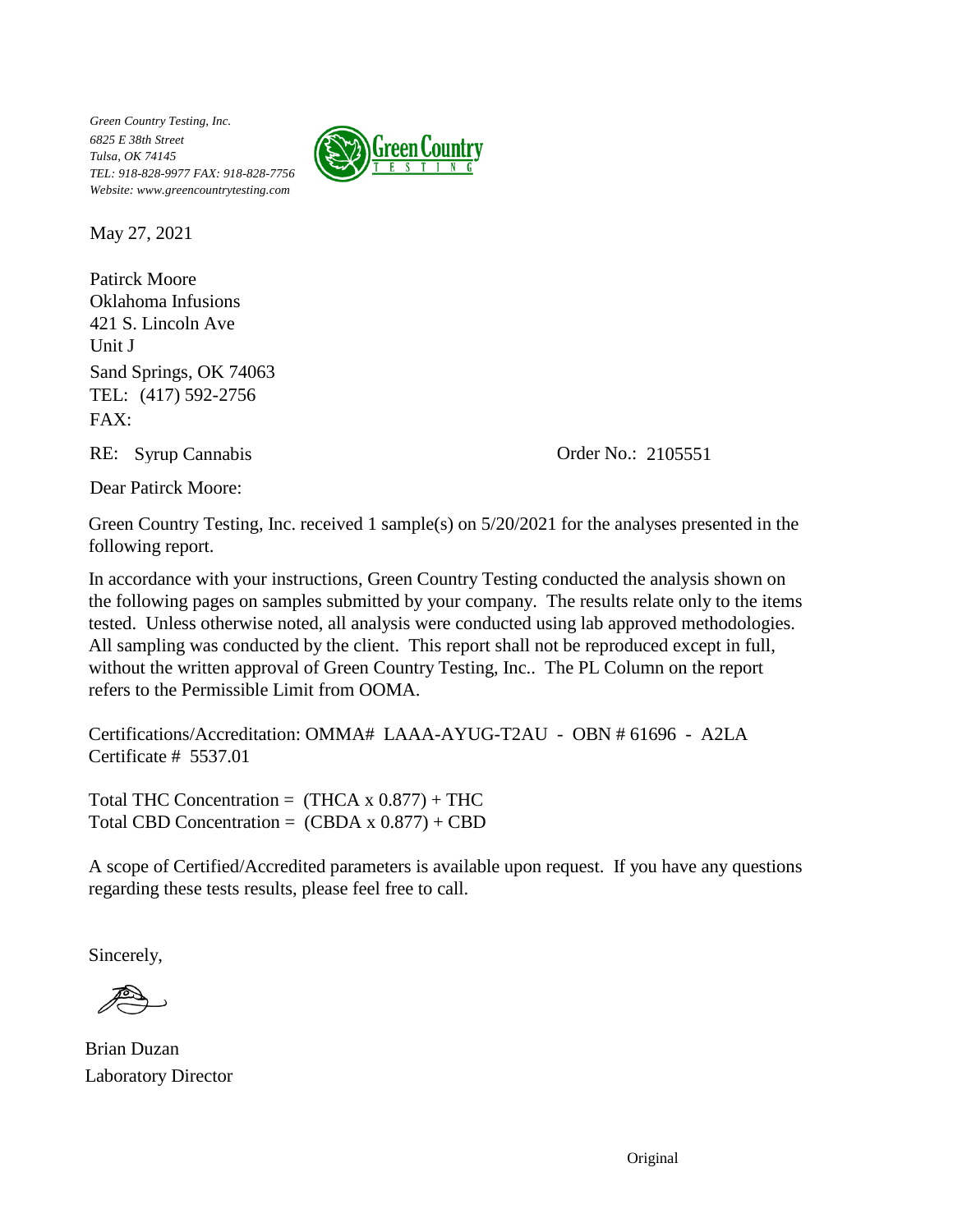

## **Case Narrative**

**5/27/2021 2105551** Date: WO#:

**Project:** Syrup Cannabis **CLIENT:** Oklahoma Infusions

Result for 1 Gram Syrup: 0mg CBD per 1 Gram 0mg CBDA per 1 Gram 0mg CBG per 1 Gram 0mg CBGA per 1 Gram 0mg CBN per 1 Gram 10.102mg THC-9 per 1 Gram 0mg THCA per 1 Gram 0mg THC-8 per 1 Gram 0mg TOTAL CBD per 1 Gram 0mg TOTAL CBG per 1 Gram 10.102mg TOTAL THC per 1 Gram 10.102mg Total Cannabinoids per 1 Gram

Result for 6 oz Syrup: 0mg CBD per 6 oz 0mg CBDA per 6 oz 0mg CBG per 6 oz 0mg CBGA per 6 oz 0mg CBN per 6 oz 1717.34mg THC-9 per 6 oz 0mg THCA per 6 oz 0mg THC-8 per 6 oz 0mg TOTAL CBD per 6 oz 0mg TOTAL CBG per 6 oz 1717.34mg TOTAL THC per 6 oz 1717.34mg Total Cannabinoids per 6 oz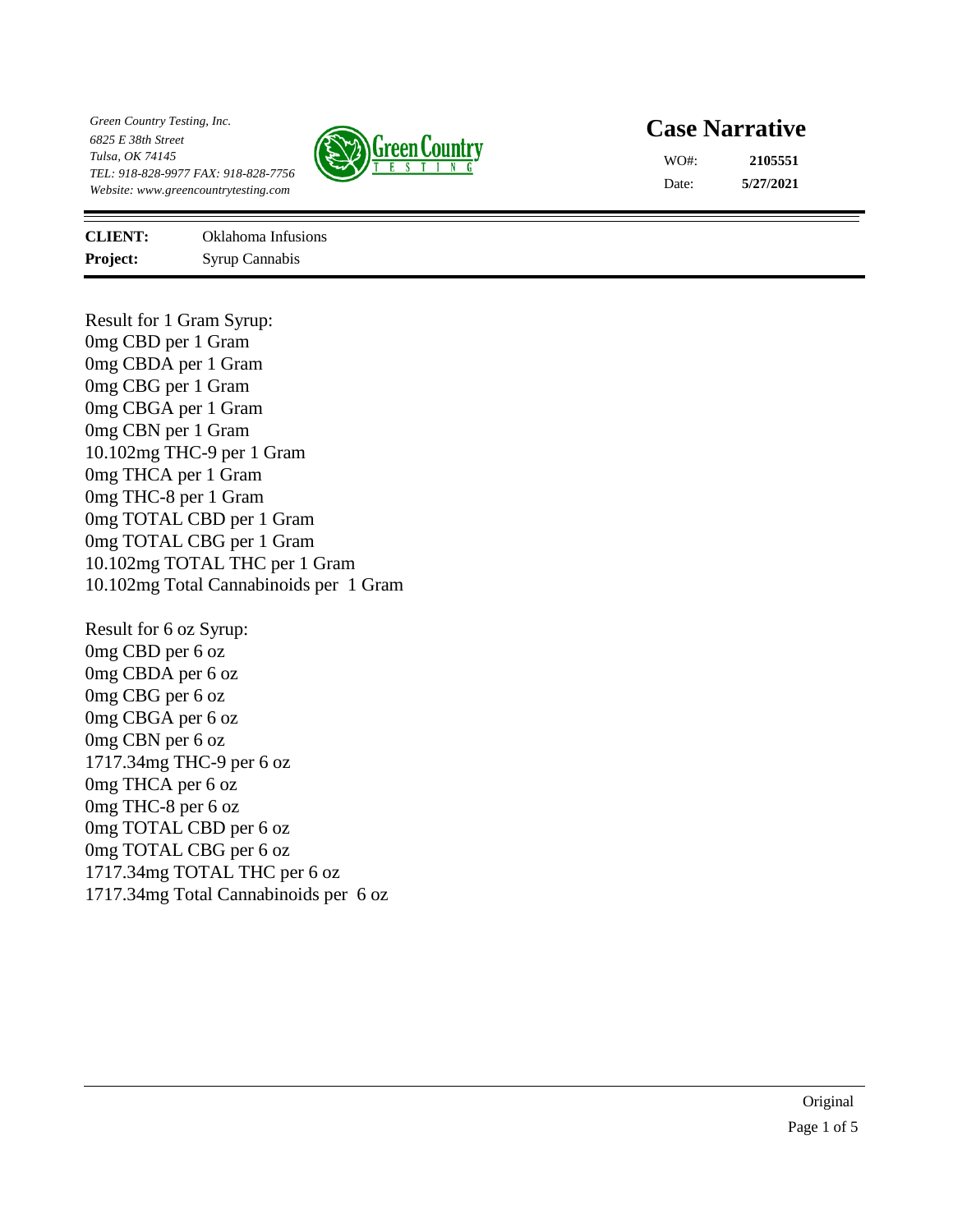

# **Analytical Report**

**5/27/2021 2105551** Date Reported: WO#: (wastewater)

| <b>CLIENT:</b>          | Oklahoma Infusions                             | <b>Collection Date:</b> 5/20/2021 3:55:00 PM |
|-------------------------|------------------------------------------------|----------------------------------------------|
| <b>Project:</b>         | Syrup Cannabis                                 |                                              |
| Lab $ID:$               | 2105551-001                                    | Matrix: CANNABIS                             |
|                         | Client Sample ID: BN:MBC-05072021-001-Lot#PP-4 |                                              |
| <b>Sample Location:</b> |                                                |                                              |

| <b>Analyses</b>                                                                     | <b>Result</b> | PQL Qual Units |       | DF PL          |        | Date Analyzed        |
|-------------------------------------------------------------------------------------|---------------|----------------|-------|----------------|--------|----------------------|
| <b>CANNABIS FULL PANEL W/PESTICIDES</b><br><b>INITIAL WEIGHT OR VOLUME - N</b>      |               |                |       | <b>BALANCE</b> |        | Analyst: AC          |
| Initial Weight or Volume                                                            | 294           | 0              | g     | $\mathbf{1}$   |        | 5/24/2021 1:02:00 PM |
| Final Weight or Volume                                                              | 291           | $\Omega$       | g     | 1              |        | 5/24/2021 1:02:00 PM |
| <b>CANNABIS FULL PANEL W/PESTICIDES</b><br><b>HEAVY METALS BY ICP - N</b>           |               |                |       | <b>SOP-4</b>   |        | Analyst: <b>KR</b>   |
| Arsenic                                                                             | Pass          | 0.198          | ppm   | 1              | 0.200  | 5/25/2021 3:04:00 PM |
| Cadmium                                                                             | Pass          | 0.198          | ppm   | 1              | 0.200  | 5/25/2021 3:04:00 PM |
| Lead                                                                                | Pass          | 0.496          | ppm   | $\mathbf{1}$   | 0.500  | 5/25/2021 3:04:00 PM |
| Mercury                                                                             | Pass          | 0.0992         | ppm   | 1              | 0.100  | 5/25/2021 3:04:00 PM |
| <b>CANNABIS FULL PANEL W/PESTICIDES</b><br><b>CANNABIS MICROBIALS - N</b>           |               |                |       | <b>SOP-7</b>   |        | Analyst: KP          |
| Aspergillus flavus                                                                  | Pass          | 0              | CFU/g | 1              | 0.900  | 5/26/2021 2:31:00 PM |
| Aspergillus fumigatus                                                               | Pass          | $\mathbf 0$    | CFU/g | 1              | 0.900  | 5/26/2021 2:31:00 PM |
| Aspergillus niger                                                                   | Pass          | $\mathbf 0$    | CFU/g | 1              | 0.900  | 5/26/2021 2:31:00 PM |
| Aspergillus terreus                                                                 | Pass          | $\mathbf 0$    | CFU/q | $\mathbf{1}$   | 0.900  | 5/26/2021 2:31:00 PM |
| Salmonella                                                                          | Pass          | $\Omega$       | CFU/q | $\mathbf{1}$   | 0.900  | 5/26/2021 2:31:00 PM |
| STEC E. coli                                                                        | Pass          | 0              | CFU/g | 1              | 0.900  | 5/26/2021 2:31:00 PM |
| <b>Yeast and Mold</b>                                                               | Pass          | $\mathbf 0$    | CFU/g | 1              | 10,000 | 5/26/2021 2:31:00 PM |
| <b>CANNABIS FULL PANEL W/PESTICIDES</b><br><b>PESTICIDE RESIDUE IN CANNABIS - N</b> |               |                |       | <b>SOP-2</b>   |        | Analyst: <b>KP</b>   |
| Abamectin                                                                           | Pass          | 0.490          | ppm   | 1              | 0.500  | 5/22/2021 8:26:00 AM |
| Aflatoxin B1                                                                        | Pass          | 0.0196         | ppm   | 1              | 0.0200 | 5/22/2021 8:26:00 AM |
| Aflatoxin B2                                                                        | Pass          | 0.0196         | ppm   | 1              | 0.0200 | 5/22/2021 8:26:00 AM |
| Aflatoxin G1                                                                        | Pass          | 0.0196         | ppm   | 1              | 0.0200 | 5/22/2021 8:26:00 AM |
| Aflatoxin G2                                                                        | Pass          | 0.0196         | ppm   | 1              | 0.0200 | 5/22/2021 8:26:00 AM |
| Azoxystrobin                                                                        | Pass          | 0.196          | ppm   | 1              | 0.200  | 5/22/2021 8:26:00 AM |
| <b>Bifenazate</b>                                                                   | Pass          | 0.196          | ppm   | 1              | 0.200  | 5/22/2021 8:26:00 AM |
| Etoxazole                                                                           | Pass          | 0.196          | ppm   | 1              | 0.200  | 5/22/2021 8:26:00 AM |
| Imazalil                                                                            | Pass          | 0.196          | ppm   | 1              | 0.200  | 5/22/2021 8:26:00 AM |
| Imidacloprid                                                                        | Pass          | 0.392          | ppm   | 1              | 0.400  | 5/22/2021 8:26:00 AM |

**Qualifiers:** 

M Manual Integration used to determine area response ND Not Detected at the Reporting Limit

\* Value exceeds Maximum Contaminant Level. H Holding times for preparation or analysis exceeded

PL Permit Limit  $R$  RPD outside accepted recovery limits

RL Reporting Detection Limit W Sample container temperature is out of limit as specified at testcode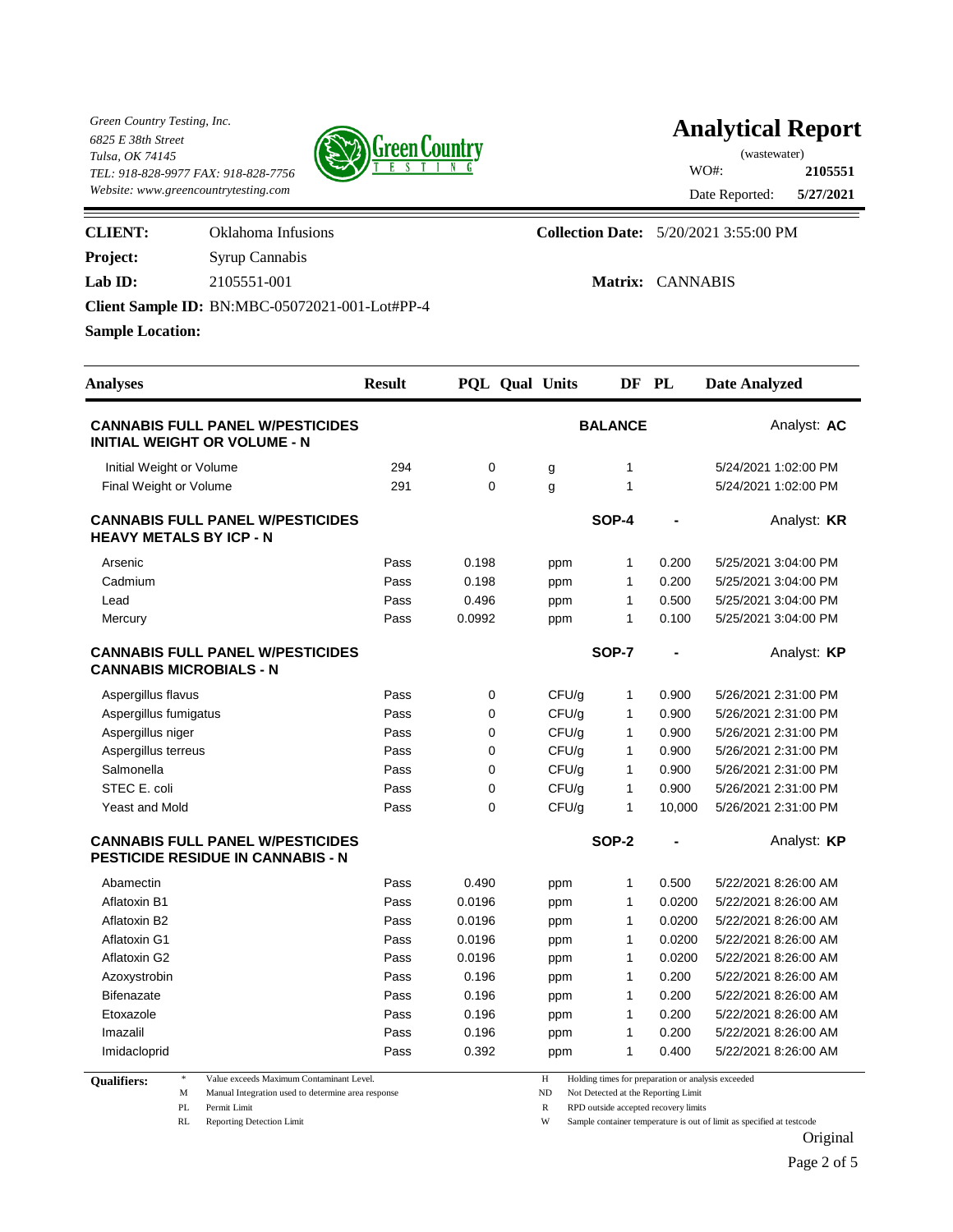

# **Analytical Report**

**5/27/2021 2105551** Date Reported: WO#: (wastewater)

| <b>CLIENT:</b>          | Oklahoma Infusions                                    | <b>Collection Date:</b> 5/20/2021 3:55:00 PM |
|-------------------------|-------------------------------------------------------|----------------------------------------------|
| <b>Project:</b>         | <b>Syrup Cannabis</b>                                 |                                              |
| Lab $ID:$               | 2105551-001                                           | Matrix: CANNABIS                             |
|                         | <b>Client Sample ID: BN:MBC-05072021-001-Lot#PP-4</b> |                                              |
| <b>Sample Location:</b> |                                                       |                                              |

| <b>Analyses</b>                                                                     | <b>Result</b> | PQL Qual Units |     | DF                                                 | PL             | <b>Date Analyzed</b>  |
|-------------------------------------------------------------------------------------|---------------|----------------|-----|----------------------------------------------------|----------------|-----------------------|
| <b>CANNABIS FULL PANEL W/PESTICIDES</b><br><b>PESTICIDE RESIDUE IN CANNABIS - N</b> |               |                |     | <b>SOP-2</b>                                       |                | Analyst: KP           |
| Malathion                                                                           | Pass          | 0.196          | ppm | 1                                                  | 0.200          | 5/22/2021 8:26:00 AM  |
| Myclobutanil                                                                        | Pass          | 0.196          | ppm | 1                                                  | 0.200          | 5/22/2021 8:26:00 AM  |
| Ochratoxin                                                                          | Pass          | 0.0196         | ppm | 1                                                  | 0.0200         | 5/22/2021 8:26:00 AM  |
| Permethrin-cis                                                                      | Pass          | 0.196          | ppm | 1                                                  | 0.200          | 5/22/2021 8:26:00 AM  |
| Permethrin-trans                                                                    | Pass          | 0.196          | ppm | 1                                                  | 0.200          | 5/22/2021 8:26:00 AM  |
| Spinosyn A                                                                          | Pass          | 0.196          | ppm | 1                                                  | 0.200          | 5/22/2021 8:26:00 AM  |
| Spinosyn D                                                                          | Pass          | 0.196          | ppm | 1                                                  | 0.200          | 5/22/2021 8:26:00 AM  |
| Spiromesifen                                                                        | Pass          | 0.196          | ppm | 1                                                  | 0.200          | 5/22/2021 8:26:00 AM  |
| Spirotetramat                                                                       | Pass          | 0.196          | ppm | 1                                                  | 0.200          | 5/22/2021 8:26:00 AM  |
| Tebuconazole                                                                        | Pass          | 0.392          | ppm | 1                                                  | 0.400          | 5/22/2021 8:26:00 AM  |
| <b>Total Permethrin</b>                                                             | Pass          | 0.196          | ppm | $\mathbf{1}$                                       | 0.200          | 5/22/2021 8:26:00 AM  |
| <b>Total Spinosad</b>                                                               | Pass          | 0.196          | ppm | 1                                                  | 0.200          | 5/22/2021 8:26:00 AM  |
| <b>CANNABIS FULL PANEL W/PESTICIDES</b><br><b>POTENCY IN EDIBLES - N</b>            |               |                |     | SOP-1                                              |                | Analyst: JR           |
| Cannabidiol (CBD)                                                                   | < 0.0192      | 0.0192         | mg  | 1                                                  |                | 5/24/2021 3:37:00 PM  |
| Cannabidiolic Acid (CBDA)                                                           | < 0.0192      | 0.0192         | mg  | $\mathbf{1}$                                       |                | 5/24/2021 3:37:00 PM  |
| Cannabigerol (CBG)                                                                  | < 0.0192      | 0.0192         | mg  | 1                                                  |                | 5/24/2021 3:37:00 PM  |
| Cannabigerolic Acid (CBGA)                                                          | < 0.0192      | 0.0192         | mg  | 1                                                  |                | 5/24/2021 3:37:00 PM  |
| Cannabinol (CBN)                                                                    | < 0.0192      | 0.0192         | mg  | 1                                                  |                | 5/24/2021 3:37:00 PM  |
| Tetrahydrocannabinol (THC)                                                          | 10.1          | 0.0192         | mg  | 1                                                  |                | 5/24/2021 3:37:00 PM  |
| Tetrahydrocannabinolic Acid (THCA)                                                  | < 0.0192      | 0.0192         | mg  | 1                                                  |                | 5/24/2021 3:37:00 PM  |
| THC - Delta 8                                                                       | < 0.0192      | 0.0192         | mg  | 1                                                  |                | 5/24/2021 3:37:00 PM  |
| Total CBD (CBDAx0.877)+CBD                                                          | < 0.0192      | 0.0192         | mg  | 1                                                  |                | 5/24/2021 3:37:00 PM  |
| Total CBG (CBGAx0.878)+CBG                                                          | < 0.0192      | 0.0192         | mg  | 1                                                  |                | 5/24/2021 3:37:00 PM  |
| Total THC (THCAx0.877)+THC                                                          | 10.1          | 0.0192         | mg  | 1                                                  |                | 5/24/2021 3:37:00 PM  |
| <b>CANNABIS FULL PANEL W/PESTICIDES</b><br><b>RESIDUAL SOLVENTS IN CANNABIS - N</b> |               |                |     | SOP-3                                              | $\blacksquare$ | Analyst: <b>BWI</b>   |
| Acetone                                                                             | Pass          | 955            | ppm | 1                                                  | 1,000          | 5/21/2021 11:00:00 AM |
| Benzene                                                                             | Pass          | 1.91           | ppm | 1                                                  | 2.00           | 5/21/2021 11:00:00 AM |
| Ethanol                                                                             | Pass          | 4,780          | ppm | 1                                                  | 5,000          | 5/21/2021 11:00:00 AM |
| $\approx$<br>Value exceeds Maximum Contaminant Level.<br><b>Oualifiers:</b>         |               |                | H   | Holding times for preparation or analysis exceeded |                |                       |

M Manual Integration used to determine area response ND Not Detected at the Reporting Limit

PL Permit Limit  $R$  RPD outside accepted recovery limits

RL Reporting Detection Limit W Sample container temperature is out of limit as specified at testcode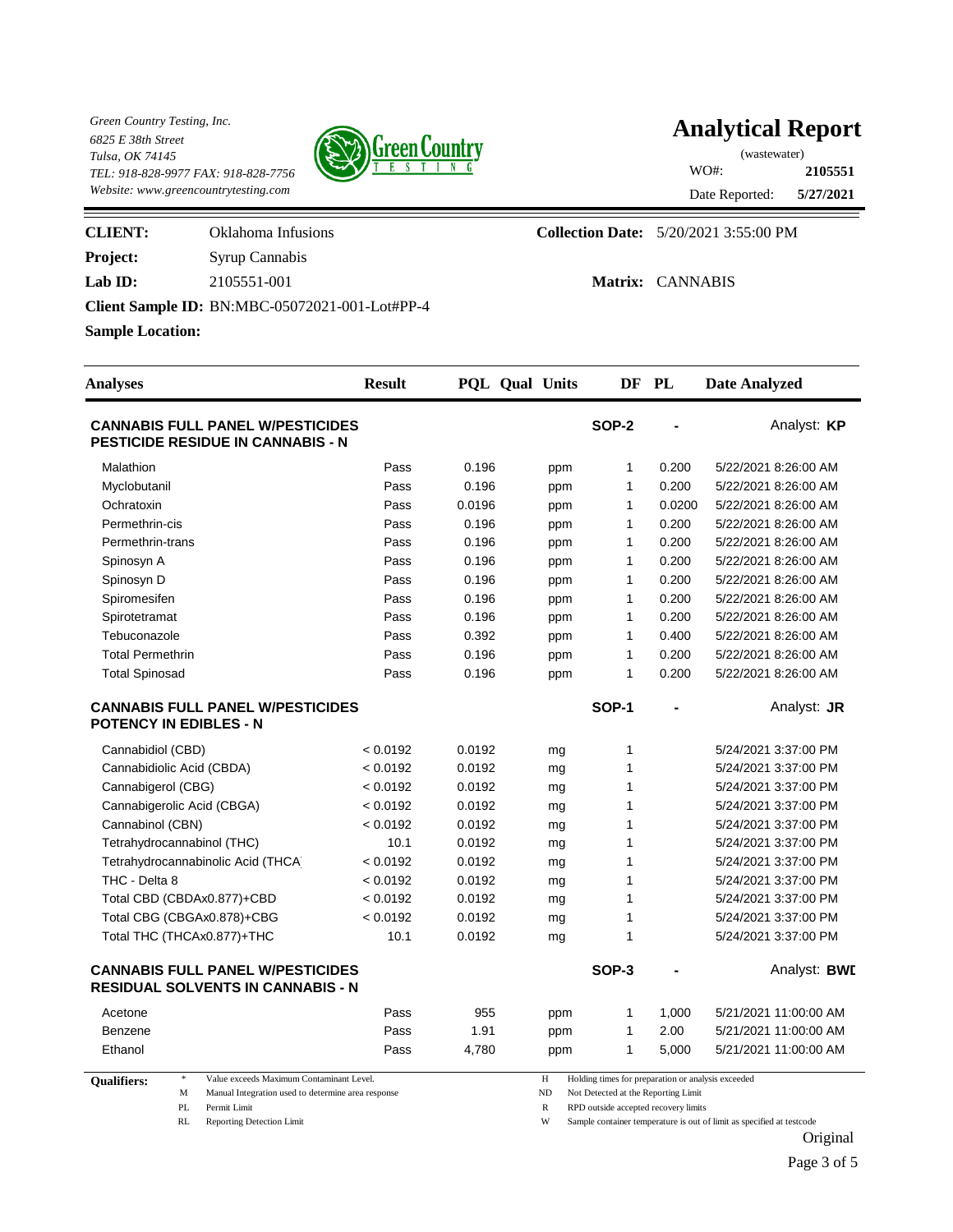

# **Analytical Report**

**5/27/2021 2105551** Date Reported: WO#: (wastewater)

Ξ

| <b>CLIENT:</b>          | Oklahoma Infusions                             | <b>Collection Date:</b> 5/20/2021 3:55:00 PM |
|-------------------------|------------------------------------------------|----------------------------------------------|
| <b>Project:</b>         | Syrup Cannabis                                 |                                              |
| Lab $ID:$               | 2105551-001                                    | Matrix: CANNABIS                             |
|                         | Client Sample ID: BN:MBC-05072021-001-Lot#PP-4 |                                              |
| <b>Sample Location:</b> |                                                |                                              |

| <b>Analyses</b>                                                                     | <b>Result</b> | PQL Qual Units |     |              | DF PL | <b>Date Analyzed</b>  |
|-------------------------------------------------------------------------------------|---------------|----------------|-----|--------------|-------|-----------------------|
| <b>CANNABIS FULL PANEL W/PESTICIDES</b><br><b>RESIDUAL SOLVENTS IN CANNABIS - N</b> |               |                |     | SOP-3        |       | Analyst: BWI          |
| Heptane                                                                             | Pass          | 955            | ppm | 1            | 1,000 | 5/21/2021 11:00:00 AM |
| Hexane                                                                              | Pass          | 57.3           | ppm | $\mathbf{1}$ | 60.0  | 5/21/2021 11:00:00 AM |
| Isobutane                                                                           | Pass          | 955            | ppm | 1            | 1,000 | 5/21/2021 11:00:00 AM |
| Isopropyl alcohol                                                                   | Pass          | 955            | ppm | 1            | 1,000 | 5/21/2021 11:00:00 AM |
| m&p-Xylene                                                                          | Pass          | 411            | ppm | 1            | 1,000 | 5/21/2021 11:00:00 AM |
| Methanol                                                                            | Pass          | 573            | ppm | $\mathbf{1}$ | 600   | 5/21/2021 11:00:00 AM |
| n-Butane                                                                            | Pass          | 955            | ppm | 1            | 1,000 | 5/21/2021 11:00:00 AM |
| o-Xylene                                                                            | Pass          | 411            | ppm | 1            | 1,000 | 5/21/2021 11:00:00 AM |
| Pentane                                                                             | Pass          | 955            | ppm | 1            | 1,000 | 5/21/2021 11:00:00 AM |
| Propane                                                                             | Pass          | 955            | ppm | $\mathbf{1}$ | 1,000 | 5/21/2021 11:00:00 AM |
| Toluene                                                                             | Pass          | 172            | ppm | $\mathbf{1}$ | 180   | 5/21/2021 11:00:00 AM |
| <b>Total Butane</b>                                                                 | Pass          | 955            | ppm | 1            | 1,000 | 5/21/2021 11:00:00 AM |
| <b>Total xylenes</b>                                                                | Pass          | 411            | ppm | 1            | 430   | 5/21/2021 11:00:00 AM |
| <b>CANNABIS FULL PANEL W/PESTICIDES</b><br><b>TERPENES IN CANNABIS - N</b>          |               |                |     | SOP-5        | L,    | Analyst: BWI          |
| (-)-alpha-Bisabolol                                                                 | < 40.0        | 40.0           | ppm | 1            |       | 5/22/2021 4:03:56 AM  |
| (-)-beta-Pinene                                                                     | < 40.0        | 40.0           | ppm | 1            |       | 5/22/2021 4:03:56 AM  |
| (-)-Guaiol                                                                          | < 40.0        | 40.0           | ppm | 1            |       | 5/22/2021 4:03:56 AM  |
| (-)-Isopulegol                                                                      | < 40.0        | 40.0           | ppm | 1            |       | 5/22/2021 4:03:56 AM  |
| 1,8-Cineole                                                                         | < 40.0        | 40.0           | ppm | 1            |       | 5/22/2021 4:03:56 AM  |
| alpha-Humulene                                                                      | < 40.0        | 40.0           | ppm | 1            |       | 5/22/2021 4:03:56 AM  |
| alpha-Ocimene                                                                       | < 40.0        | 40.0           | ppm | 1            |       | 5/22/2021 4:03:56 AM  |
| alpha-Pinene                                                                        | < 40.0        | 40.0           | ppm | 1            |       | 5/22/2021 4:03:56 AM  |
| alpha-Terpinene                                                                     | < 40.0        | 40.0           | ppm | 1            |       | 5/22/2021 4:03:56 AM  |
| beta-Caryophyllene                                                                  | < 40.0        | 40.0           | ppm | 1            |       | 5/22/2021 4:03:56 AM  |
| beta-Myrcene                                                                        | < 40.0        | 40.0           | ppm | 1            |       | 5/22/2021 4:03:56 AM  |
| beta-Ocimene                                                                        | < 40.0        | 40.0           | ppm | 1            |       | 5/22/2021 4:03:56 AM  |
| Camphene                                                                            | < 40.0        | 40.0           | ppm | 1            |       | 5/22/2021 4:03:56 AM  |
| Caryophyllene oxide                                                                 | < 40.0        | 40.0           | ppm | 1            |       | 5/22/2021 4:03:56 AM  |
| cis-Nerolidol                                                                       | < 40.0        | 40.0           | ppm | 1            |       | 5/22/2021 4:03:56 AM  |
| delta-3-Carene                                                                      | < 40.0        | 40.0           | ppm | 1            |       | 5/22/2021 4:03:56 AM  |

**Qualifiers:** 

M Manual Integration used to determine area response ND Not Detected at the Reporting Limit

\* Value exceeds Maximum Contaminant Level. H Holding times for preparation or analysis exceeded

PL Permit Limit  $R$  RPD outside accepted recovery limits

RL Reporting Detection Limit W Sample container temperature is out of limit as specified at testcode